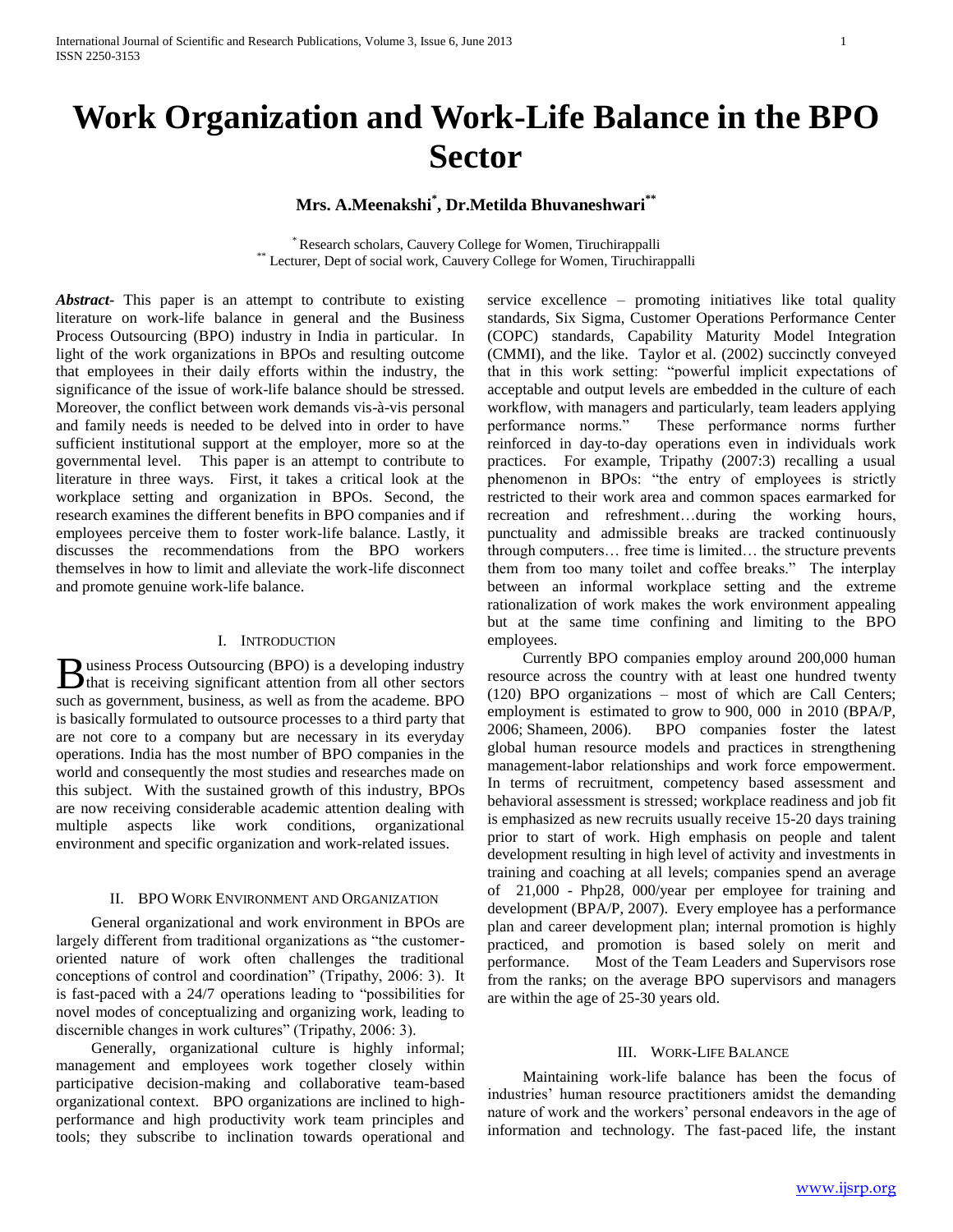accessibility of almost anything does not put the individual in a more lax state; instead it pushes the person to do more with the seemingly more time in his/her hands. The individual engages himself/herself with more activities in and out of the office than usual as this seems to be supported by the adoption of flexibility measures in the workplace. The availability of technology anywhere which aids in the connectivity of people 24/7 further delineates the boundaries between work and personal life.

 Work-life balance "is the stability characterized by the balancing of an individual's life complexity and dynamism with environmental and personal resources such as family, community, employer, profession, geography, information, economics, personality, or values" (Crooker et al, 2002: 389). The linkage of work and personal aspect of lives has always been emphasized (Bruck et al., 2002; Gibson, et al., 2006). Gibson et a. (2006: 197-198) offered two explanations regarding the interconnectedness of work and life in the organizational setting: (1) the compensation effect implies that employees tend to compensate for low work or personal life satisfaction by seeking contentment in the other domain; and (2) the spillover view that indicates that job satisfaction spills over into one's work life and vice versa.

 Work-life balance is different for every individual in different stages of life. An individual who is fresh out from college and single would have a different notion of work-life balance compared with an individual who may be single but have certain 'obligations' to his/her family and again different for a married individual with kids, more so for single parents. According to Johnson (2005) the employees' age, lifestyle, and environment play important role in one's perception of work-life balance. The conflict between work and family spheres is also considered especially when there is role conflict and strain (Friede and Ryan 2005; Kossek and Lambert 2005); added to this is the productivity requirements in the workplace that often interferes with family responsibilities of individuals employed in sectors relying heavily on shift work (Williams 2008).

#### IV. WORK-LIFE BALANCE PRACTICES AND PROGRAM

 Studies suggest that employee morale, satisfaction, and performance are improved among employees who have received work/life programs such as onsite child care, time for elder care, opportunity to study, opportunities for telecommuting as these reduce the level and intensity of stress that employees experience (Bruck, et al., 2002; Harmon, 2001; Garvey, 2001; Gibson et al., 2006). Consequently, organizations are paying more attention to work and personal/family life-friendly programs, and are developing other benefits and activities that may help alleviate workplace stress and conflict between work-life. Thompson (2002) classified these work-life initiatives into five (5) categories namely, (1) Time-based strategies like flexi-time, telecommuting and job sharing; (2) Information-based strategies like relocation assistance, elder care resources, company work/life balance intranet; (3) Money-based strategies like leave with pay, scholarships for dependents; (4) Direct services like onsite childcare, concierge services and takeout dinners; and (5) Culture-change strategies like training or focus on employees' performance not office face time.

#### V. BPO AND WORK-LIFE BALANCE

 With its 24/7 operations BPO companies has higher turnover rates compared to most other industries in . In a recent study, Hechanova (2008) explained that 1 of 2 call center representatives has turnover intent; this turnover intent is associated with age, career commitment, burnout, satisfaction with pay, boss, promotions, job responsibilities, firm management and promotions. Given the results of the research, she recommended that call centers and BPO companies should ensure effective rewards management, helping employees find the right fit and rethinking job design, as well as provide fun atmosphere and Employee Wellbeing Programs. Work-Life Balance in Philippine BPO organizations, are seen in these terms focusing on the extent to which benefits are not only commensurate and competitive but are also relevant to the needs of employees. Moreover, as BPO employees belong to fairly young age group, a supportive workplace and fun work environment is imperative to address the work-related stressors (Hechanova, 2008).

#### VI. OBJECTIVES OF THE PAPER

 Against this background, the overarching goal of this study is to examine the work organization and work-life balance of BPO workers Specifically, the paper intended to address the following research problems:

- 1. What is the general work organization of BPOs?
- 2. What are the available benefits and programs for the BPO employees? Do these existing benefits and programs promote work-life balance?
- 3. What is the BPO workers' perception of their work-life balance condition in their respective organizations?
- 4. What do BPO workers want to achieve in terms of work-life balance?

#### VII. SCOPE AND LIMITATION

 As in all research, this study had its strength and limitations. One of its strength is the used of mixed method approach obtaining both qualitative and quantitative data. Moreover, unlike other studies, respondents and key informants came from different BPO sectors with different positions and work roles.

 Another limitation of the study is the sample. This is limited only to the sixty-three (63) survey respondents and three (3) key informants of the in-depth interview. In fact, for this study, the researchers found it difficult to gain permission from the Human Resource Department of the different BPOs; the seeming hesitance and not being open to research may stem from their implicit concern that the responses may be construed as official responses of their own organizations, as well as revealing existing benefits and programs may negate the human resource departments' competitive advantage over other companies especially with the growing problem of the inadequacy of a talent pool for the BPO industry. Because the study focused on worker conditions, the researchers did not expand participation of administrators and executives in BPOs. The nature of the information and responses obtained from respondents were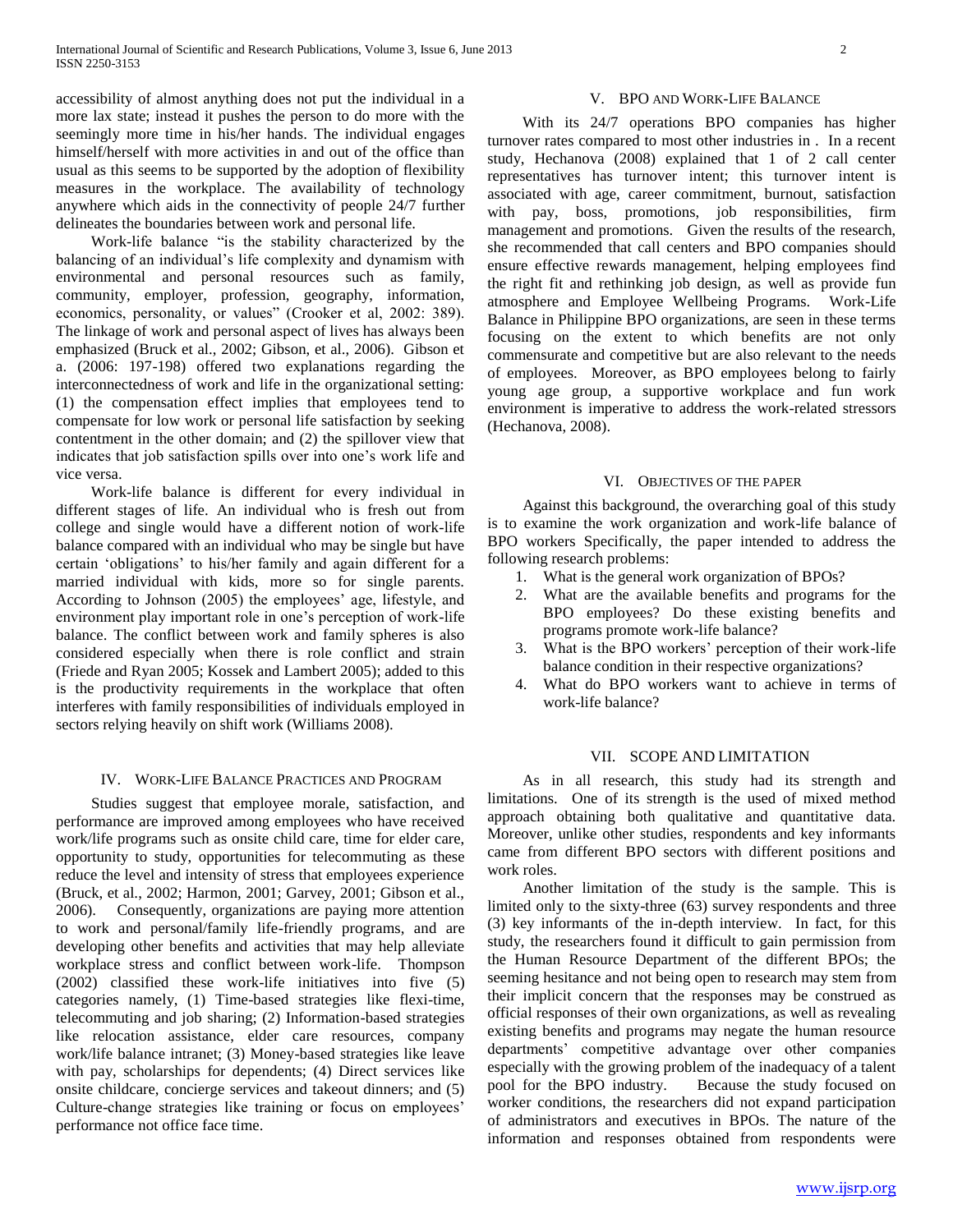affected by participants' openness and willingness to respond. Some respondents were reluctant to answer questions related to monetary benefits and their level of satisfaction with the work organization.

 One of the proponents is an employee of a BPO; hence, may be deemed biased towards the plight of the BPO workers.

#### VIII. SUMMARY, CONCLUSIONS, AND RECOMMENDATIONS

 This summarizes the results of the study and form conclusions based on analysis and interpretations made. Finally, practical and academic recommendations were formulated.

#### IX. SUMMARY AND CONCLUSIONS

 This study delved into the work-life balance and work organization in the business process outsourcing sector. Specifically, the study would answer the following: (1) What is the general work organization of BPOs?; (2) What are the available benefits and programs for the BPO employees?; (3) Do these existing benefits and programs promote work-life balance?; (4) What is the BPO workers' perception of their work-life balance condition in their respective organizations?; and (5) What do BPO workers want to achieve in terms of work-life balance?

 As various studies have shown (Broek et al, 2004; BPA/P, 2007; Grozman, 2005; Hechanova, 2009; Russel, 2002; Sharmeen, 2006; and Tripathy, 2006), work organization in the BPO sector composed of unusual work schedule, overbearing and irate callers, excessive work targets, and daily quality assurance and service performance measurements; workers are deemed to be most exposed to burn-out and other stressors compared to their contemporaries in different industry.

Results showed that most BPO companies employ highcaliber compensation and benefits packages for its workers and may be perceived as pioneer in work-life balance advocacy. Money-based strategies they offer surpassed those of other sectors as this comprised of meal and transportation allowances, performance incentives and bonuses, salary increase, overtime and night differential pays, and other bonuses. Moreover, their non-monetary benefits in the form of leaves with pay, HMO and health programs, flexible schedules, off-setting, opportunity to negotiate part time work, bedroom or sleeping quarters, health programs, career leaves and breaks, study/training scholarship and subsidy, early retirement, club membership and cultural/religious leave.

 With the existence of the different benefits and programs, respondents perceived that these are sufficient to foster work-life balance. HMO and health programs ranked highly as benefits that promote work-life balance, this may be ascribed to the health risks involved in BPO settings as well as the importance of being healthy and health-related concerns to the employees. Paid paternity/maternity/career leaves and breaks, as well as flexible work schedules – like flextime and offsetting - are commonly considered as also important in promoting work-life balance as these may contribute to time spend with the family.

 Findings revealed that most of the respondents experienced difficulties in work-life balance. A thin demarcation in terms of percentage separates those who encounter problems in terms of their personal life against their workload and those who are not. Schedules for studies and family sometimes are impeded by work schedules. In terms of family life, majority of the respondents did not experience difficulty in adjusting their family life; still some admitted having difficulty in managing time with the family and the demands of their work.

 Majority of the BPO employees expressed the need to increase their monthly salaries and other benefits. More than tangible work-life programs and policies, data disclosed that BPO workers still are more focus on what they can get from their companies - like car plan, study/training scholarship, career breaks, exercise facilities, early retirement, and flexi time; this may imply that compensation and benefits are still seen as important to the BPO setting as means to outweigh the demand of the workload and help alleviate the working conditions.

#### X. RECOMMENDATIONS

 Based on the results and the conclusions of this study, the following recommendations were formulated:

Institutional and Policy Recommendations

 Results revealed that, despite of the relatively high compensation package, the different benefits they enjoy, and the various programs the companies offer, the integration of worklife balance in the respective BPO organizations is essential. More on improvement of the compensation and benefits structure of the BPO companies, the organizations should examine existing work-life policies and programs vis-à-vis workload and general working conditions.

 There is a need to review the existing policies and thrusts of Department of Labor and Education and the government in general in terms of work-life balance policies and legislature. The government should rethink its role, especially in the monitoring of BPO companies to further protect the BPO workers.

 Finally, the existence of work-life balance programs, policies and initiatives at the organizational level is significant but not necessarily sufficient. Guidelines established at the governmental, industry and sector levels, as well as the ability of individuals to capitalize on existing work-life balance programs have to be connected. BPO workers have to be knowledgeable about, and appreciative of, policies provided at the organization level, and should continue to protect their welfare. At the same time, there may be evidence that organizational climate and environment often curtail policy developments on the governmental level by being generally unsupportive of employees beyond their legally established rights. Consequently, accomplishing work-life balance is a complex issue that requires the interaction and cooperation of social actors at national, governmental, organizational, as well as the individual-worker level.